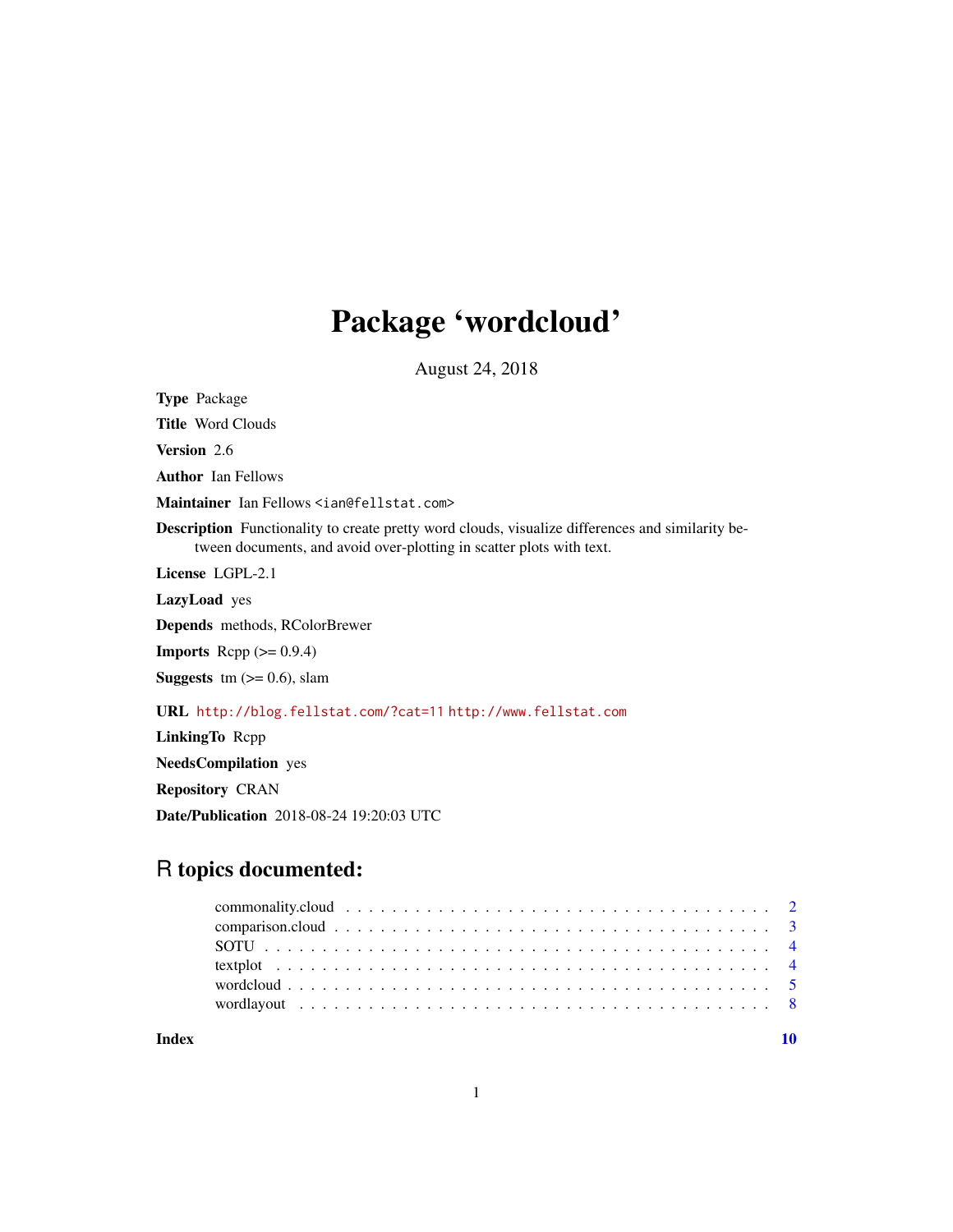#### <span id="page-1-0"></span>Description

Plot a cloud of words shared across documents

#### Usage

```
commonality.cloud(term.matrix,comonality.measure=min,max.words=300,...)
```
#### Arguments

| term.matrix        | A term frequency matrix whose rows represent words and whose columns rep-<br>resent documents.   |
|--------------------|--------------------------------------------------------------------------------------------------|
| comonality.measure |                                                                                                  |
|                    | A function taking a vector of frequencies for a single term, and returning a<br>common frequency |
| max.words          | Maximum number of words to be plotted. least frequent terms dropped                              |
| $\ddotsc$          | Additional parameters to be passed to wordcloud.                                                 |
|                    |                                                                                                  |

#### Value

nothing

#### Examples

```
if(require(tm)){
data(SOTU)
corp <- SOTU
corp <- tm_map(corp, removePunctuation)
corp <- tm_map(corp, content_transformer(tolower))
corp <- tm_map(corp, removeNumbers)
corp <- tm_map(corp, function(x)removeWords(x,stopwords()))
term.matrix <- TermDocumentMatrix(corp)
term.matrix <- as.matrix(term.matrix)
colnames(term.matrix) <- c("SOTU 2010","SOTU 2011")
comparison.cloud(term.matrix,max.words=40,random.order=FALSE)
commonality.cloud(term.matrix,max.words=40,random.order=FALSE)
}
```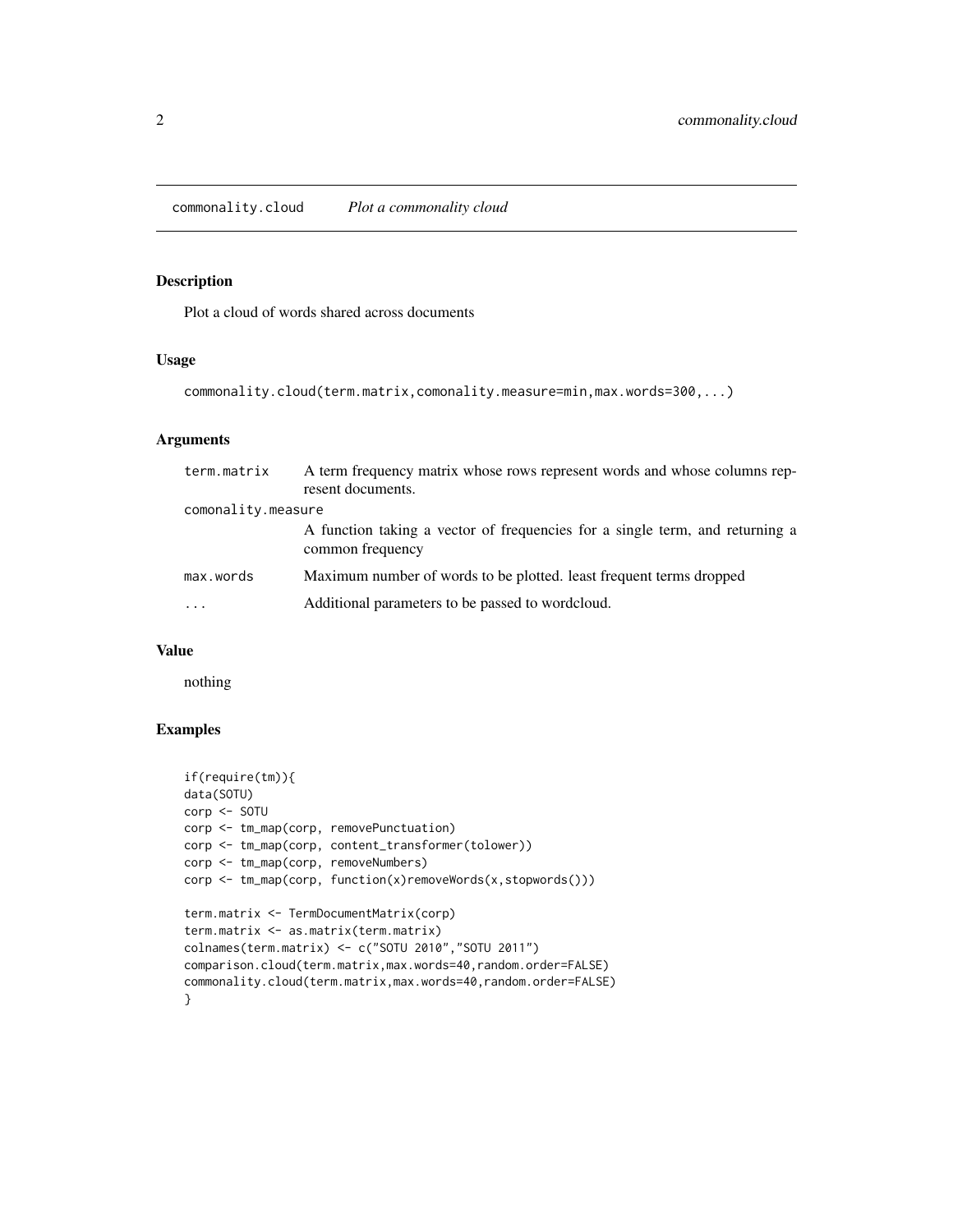#### <span id="page-2-0"></span>Description

Plot a cloud comparing the frequencies of words across documents.

#### Usage

```
comparison.cloud(term.matrix,scale=c(4,.5), max.words=300,
random.order=FALSE, rot.per=.1,
colors=brewer.pal(max(3,ncol(term.matrix)),"Dark2"),
use.r.layout=FALSE, title.size=3,
title.colors=NULL, match.colors=FALSE,
title.bg.colors="grey90", ...)
```
#### Arguments

| term.matrix     | A term frequency matrix whose rows represent words and whose columns rep-<br>resent documents. |  |
|-----------------|------------------------------------------------------------------------------------------------|--|
| scale           | A vector of length 2 indicating the range of the size of the words.                            |  |
| max.words       | Maximum number of words to be plotted. least frequent terms dropped                            |  |
| random.order    | plot words in random order. If false, they will be plotted in decreasing frequency             |  |
| rot.per         | proportion words with 90 degree rotation                                                       |  |
| colors          | Color words in the order of columns in term. matrix                                            |  |
| use.r.layout    | if false, then $c++$ code is used for collision detection, otherwise R is used                 |  |
| title.size      | Size of document titles                                                                        |  |
| title.colors    | Colors used for document titles. See details.                                                  |  |
| match.colors    | Logical: should colors document titles colors match word colors? See details.                  |  |
| title.bg.colors |                                                                                                |  |
|                 | Colors used for the background of document titles.                                             |  |
| $\cdots$        | Additional parameters to be passed to text (and strheight, strwidth).                          |  |

#### Details

Let  $p_{i,j}$  be the rate at which word i occurs in document j, and  $p_j$  be the average across documents( $\sum_i p_{i,j}/ndocs$ ). The size of each word is mapped to its maximum deviation ( $max_i(p_{i,j} - p_j)$ ), and its angular position is determined by the document where that maximum occurs.

If title.colors is not NULL, it is used for document titles and match.colors is ignored.

#### Value

nothing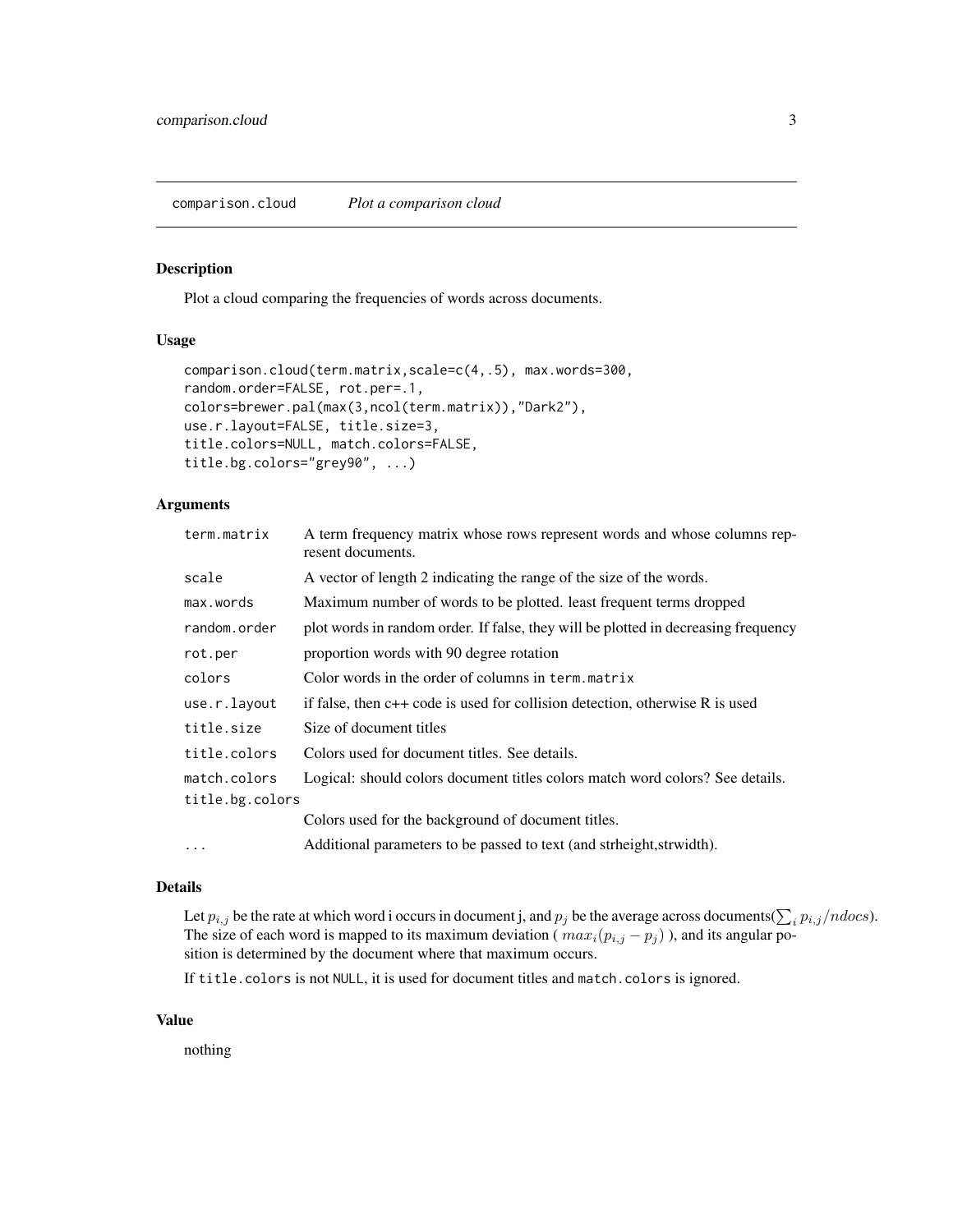4 textplot

#### Examples

```
if(require(tm)){
data(SOTU)
corp <- SOTU
corp <- tm_map(corp, removePunctuation)
corp <- tm_map(corp, content_transformer(tolower))
corp <- tm_map(corp, removeNumbers)
corp <- tm_map(corp, function(x)removeWords(x,stopwords()))
term.matrix <- TermDocumentMatrix(corp)
term.matrix <- as.matrix(term.matrix)
colnames(term.matrix) <- c("SOTU 2010","SOTU 2011")
comparison.cloud(term.matrix,max.words=40,random.order=FALSE)
comparison.cloud(term.matrix,max.words=40,random.order=FALSE,
title.colors=c("red","blue"),title.bg.colors=c("grey40","grey70"))
comparison.cloud(term.matrix,max.words=40,random.order=FALSE,
match.colors=TRUE)
```
}

SOTU *United States State of the Union Addresses (2010 and 2011)*

#### Description

Transcripts of the state of the union speeches. saved as a tm Corpus.

#### Usage

data(SOTU)

#### Author(s)

Barack Obama

textplot *Text Plot*

#### Description

An x y plot of non-overlapping text

#### Usage

```
textplot(x, y, words, cex=1,new=TRUE, show.lines=TRUE, ...)
```
<span id="page-3-0"></span>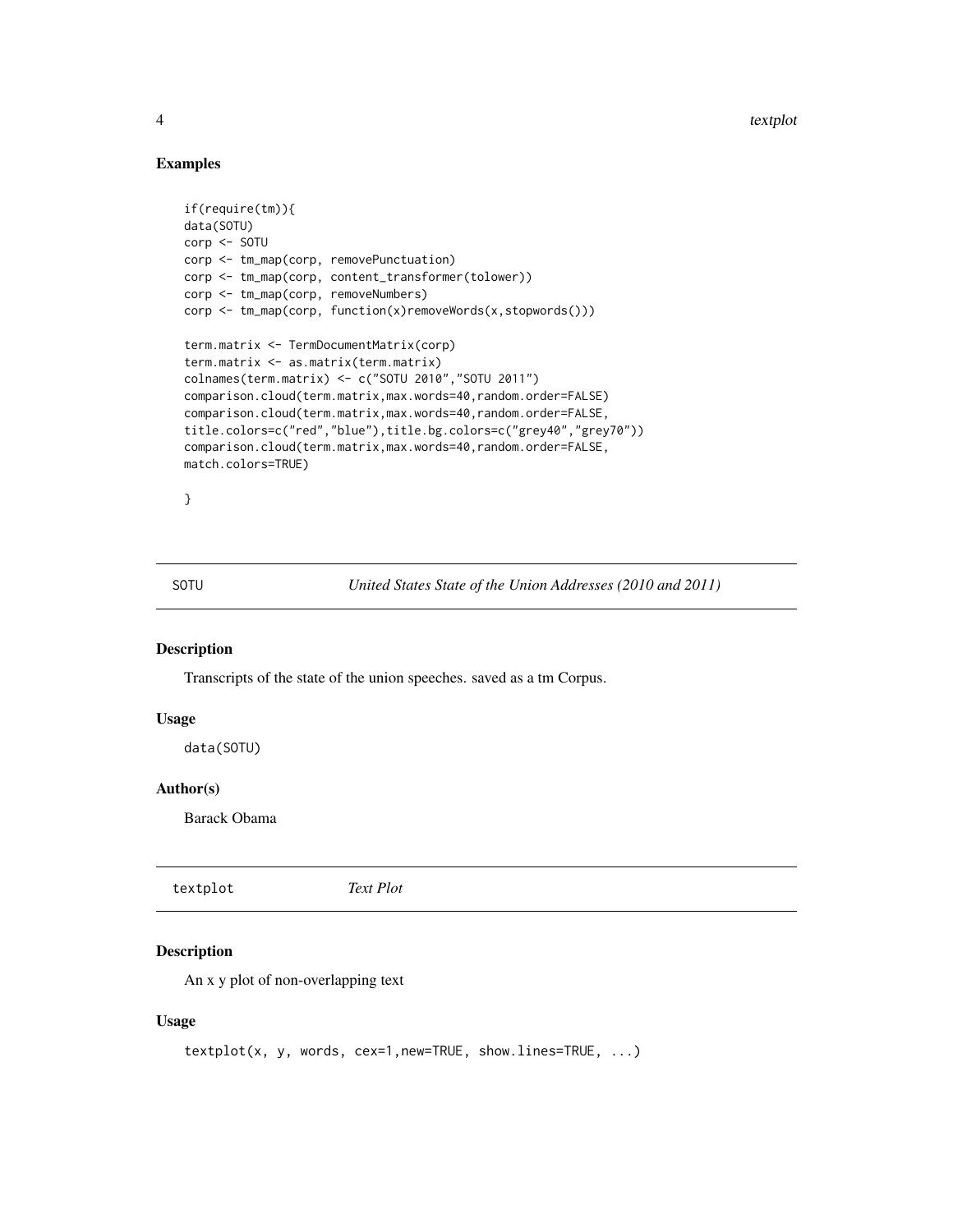#### <span id="page-4-0"></span>wordcloud 5

#### Arguments

| $\mathsf{x}$ | x coordinates                                                                                                   |
|--------------|-----------------------------------------------------------------------------------------------------------------|
| y            | y coordinates                                                                                                   |
| words        | the text to plot                                                                                                |
| cex          | font size                                                                                                       |
| new          | should a new plot be created                                                                                    |
| show.lines   | if true, then lines are plotted between x,y and the word, for those words not<br>covering their x,y coordinates |
| .            | Additional parameters to be passed to wordlayout and text.                                                      |

#### Value

nothing

#### Examples

```
#calculate standardized MDS coordinates
dat <- sweep(USArrests,2,colMeans(USArrests))
dat <- sweep(dat,2,sqrt(diag(var(dat))),"/")
loc <- cmdscale(dist(dat))
#plot with no overlap
textplot(loc[,1],loc[,2],rownames(loc))
#scale by urban population size
textplot(loc[,1],loc[,2],rownames(loc),cex=USArrests$UrbanPop/max(USArrests$UrbanPop))
#x limits sets x bounds of plot, and forces all words to be in bounds
textplot(loc[,1],loc[,2],rownames(loc),xlim=c(-3.5,3.5))
#compare to text (many states unreadable)
plot(loc[,1],loc[,2],type="n")
text(loc[,1],loc[,2],rownames(loc))
```
wordcloud *Plot a word cloud*

#### Description

Plot a word cloud

#### Usage

```
wordcloud(words,freq,scale=c(4,.5),min.freq=3,max.words=Inf,
random.order=TRUE, random.color=FALSE, rot.per=.1,
colors="black", ordered.colors=FALSE, use.r.layout=FALSE,
fixed.asp=TRUE, ...)
```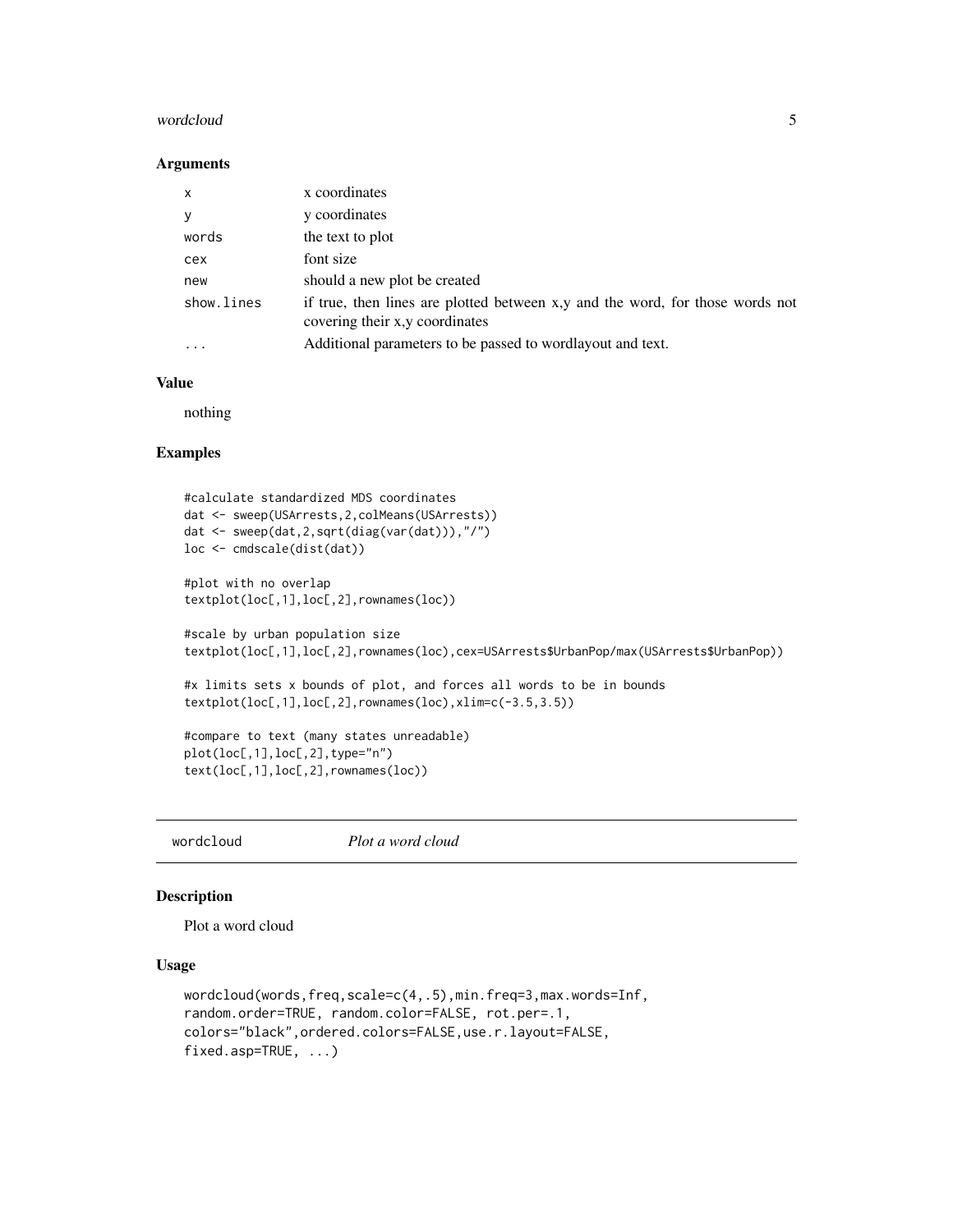#### Arguments

| words        | the words                                                                                       |
|--------------|-------------------------------------------------------------------------------------------------|
| freg         | their frequencies                                                                               |
| scale        | A vector of length 2 indicating the range of the size of the words.                             |
| min.freq     | words with frequency below min. freq will not be plotted                                        |
| max.words    | Maximum number of words to be plotted. least frequent terms dropped                             |
| random.order | plot words in random order. If false, they will be plotted in decreasing frequency              |
| random.color | choose colors randomly from the colors. If false, the color is chosen based on<br>the frequency |
| rot.per      | proportion words with 90 degree rotation                                                        |
| colors       | color words from least to most frequent                                                         |
|              | ordered.colors if true, then colors are assigned to words in order                              |
| use.r.layout | if false, then $c++$ code is used for collision detection, otherwise R is used                  |
| fixed.asp    | if TRUE, the aspect ratio is fixed. Variable aspect ratio only supported if rot. $per = 0$      |
| $\cdots$     | Additional parameters to be passed to text (and strheight, strwidth).                           |

#### Details

If freq is missing, then words can either be a character vector, or Corpus. If it is a vector and freq is missing, standard stop words will be removed prior to plotting.

#### Value

nothing

#### See Also

[text](#page-0-0)

#### Examples

```
wordcloud(c(letters, LETTERS, 0:9), seq(1, 1000, len = 62))
```
if(require(tm)){

##### from character ##### wordcloud( "Many years ago the great British explorer George Mallory, who was to die on Mount Everest, was asked why did he want to climb it. He said, \"Because it is there.\"

Well, space is there, and we're going to climb it, and the moon and the planets are there, and new hopes for knowledge and peace are there. And, therefore, as we set sail we ask God's blessing on the most hazardous and dangerous and greatest

<span id="page-5-0"></span>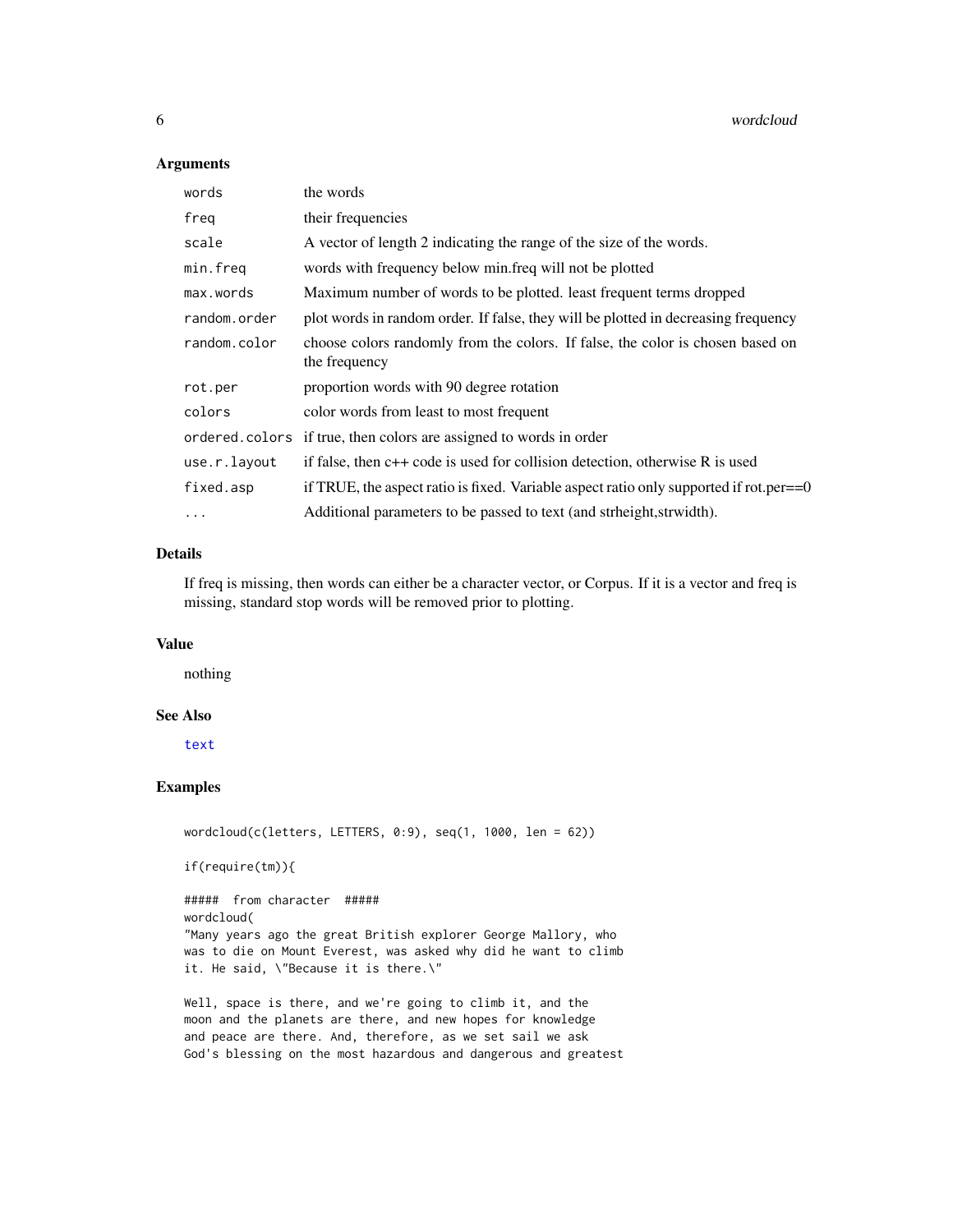#### wordcloud **7**

```
adventure on which man has ever embarked.",
,random.order=FALSE)
## Not run:
data(crude)
crude <- tm_map(crude, removePunctuation)
crude <- tm_map(crude, function(x)removeWords(x,stopwords()))
##### from corpus #####
wordcloud(crude)
##### from frequency counts #####
tdm <- TermDocumentMatrix(crude)
m <- as.matrix(tdm)
v <- sort(rowSums(m),decreasing=TRUE)
d \le - data.frame(word = names(v),freq=v)
wordcloud(d$word,d$freq)
#A bigger cloud with a minimum frequency of 2
wordcloud(d$word,d$freq,c(8,.3),2)
#Now lets try it with frequent words plotted first
wordcloud(d$word,d$freq,c(8,.5),2,,FALSE,.1)
##### with colors #####
if(require(RColorBrewer)){
pal <- brewer.pal(9,"BuGn")
pal < - pal[-(1:4)]wordcloud(d$word,d$freq,c(8,.3),2,,FALSE,,.15,pal)
pal <- brewer.pal(6,"Dark2")
pal <- pal[-(1)]
wordcloud(d$word,d$freq,c(8,.3),2,,TRUE,,.15,pal)
#random colors
wordcloud(d$word,d$freq,c(8,.3),2,,TRUE,TRUE,.15,pal)
}
##### with font #####
wordcloud(d$word,d$freq,c(8,.3),2,,TRUE,,.15,pal,
vfont=c("gothic english","plain"))
wordcloud(d$word,d$freq,c(8,.3),2,100,TRUE,,.15,pal,vfont=c("script","plain"))
wordcloud(d$word,d$freq,c(8,.3),2,100,TRUE,,.15,pal,vfont=c("serif","plain"))
## End(Not run)
}
```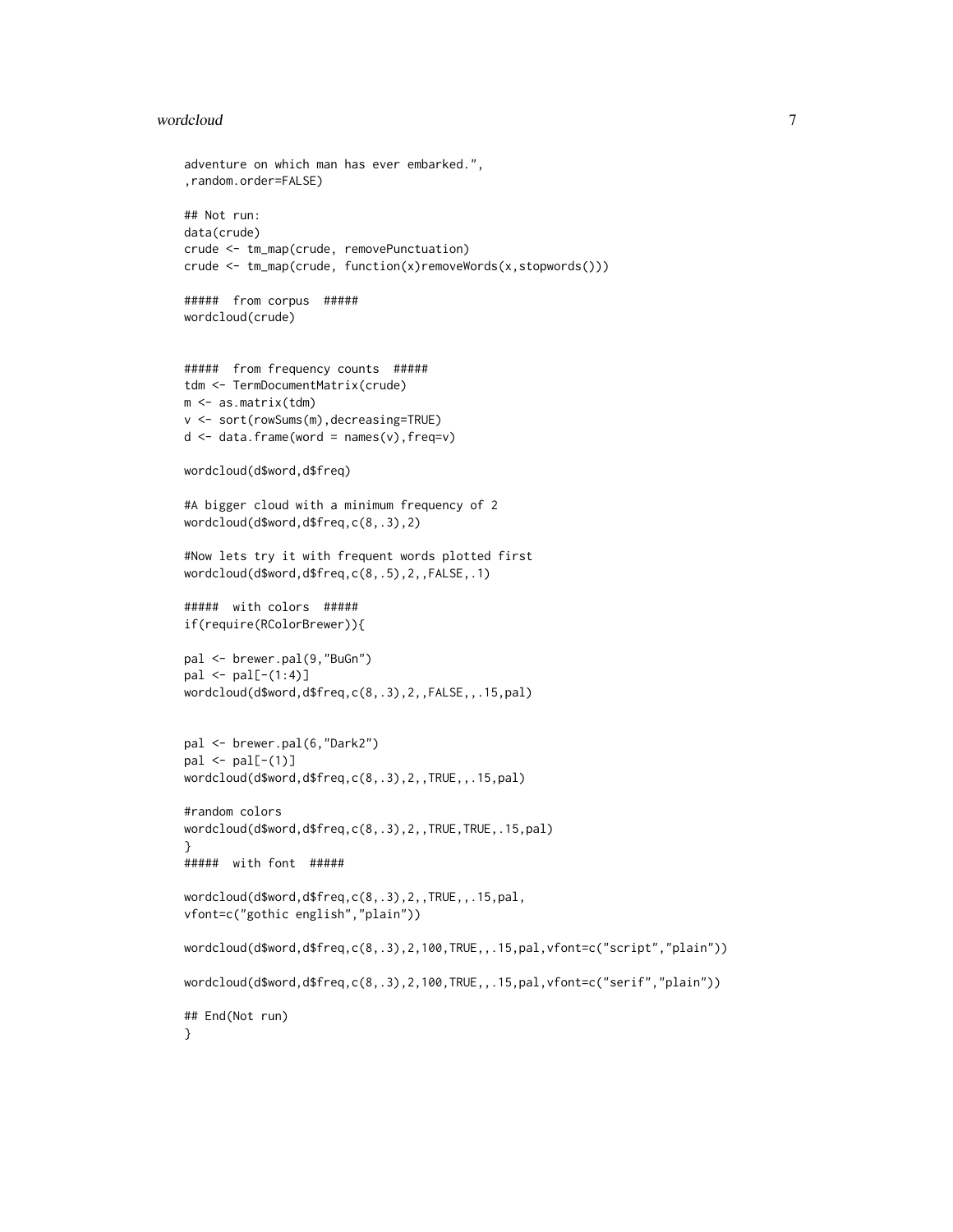<span id="page-7-0"></span>wordlayout *Word Layout*

#### Description

finds text plot layout coordinates such that no text overlaps

#### Usage

```
wordlayout(x, y, words, cex=1, rotate90 = FALSE,
xlim=c(-Inf,Inf), ylim=c(-Inf,Inf), tstep=.1, rstep=.1, ...)
```
#### Arguments

| $\mathsf{x}$ | x coordinates                                                              |
|--------------|----------------------------------------------------------------------------|
| У            | y coordinates                                                              |
| words        | the text to plot                                                           |
| cex          | font size                                                                  |
| rotate90     | a value or vector indicating whether words should be rotated 90 degrees    |
| xlim         | x axis bounds for text                                                     |
| ylim         | y axis bounds for text                                                     |
| tstep        | the angle (theta) step size as the algorithm spirals out                   |
| rstep        | the radius step size (in standard deviations) as the algorithm spirals out |
| $\cdots$     | Additional parameters to be passed to strwidth and strheight.              |

#### Value

A matrix with columns representing x, y width and height.

#### Examples

```
#calculate standardized MDS coordinates
dat <- sweep(USArrests,2,colMeans(USArrests))
dat <- sweep(dat,2,sqrt(diag(var(dat))),"/")
loc <- cmdscale(dist(dat))
x \leftarrow \text{loc}[, 1]y \leftarrow \text{loc}[, 2]w <- rownames(loc)
#plot with no overlap and all words visible
plot(x,y,type="n",xlim=c(-3,3),ylim=c(-3,2))
```

```
lay \le wordlayout(x, y, w, xlim=c(-3,3), ylim=c(-3,2))
text(lay[,1]+.5*lay[,3],lay[,2]+.5*lay[,4],w)
```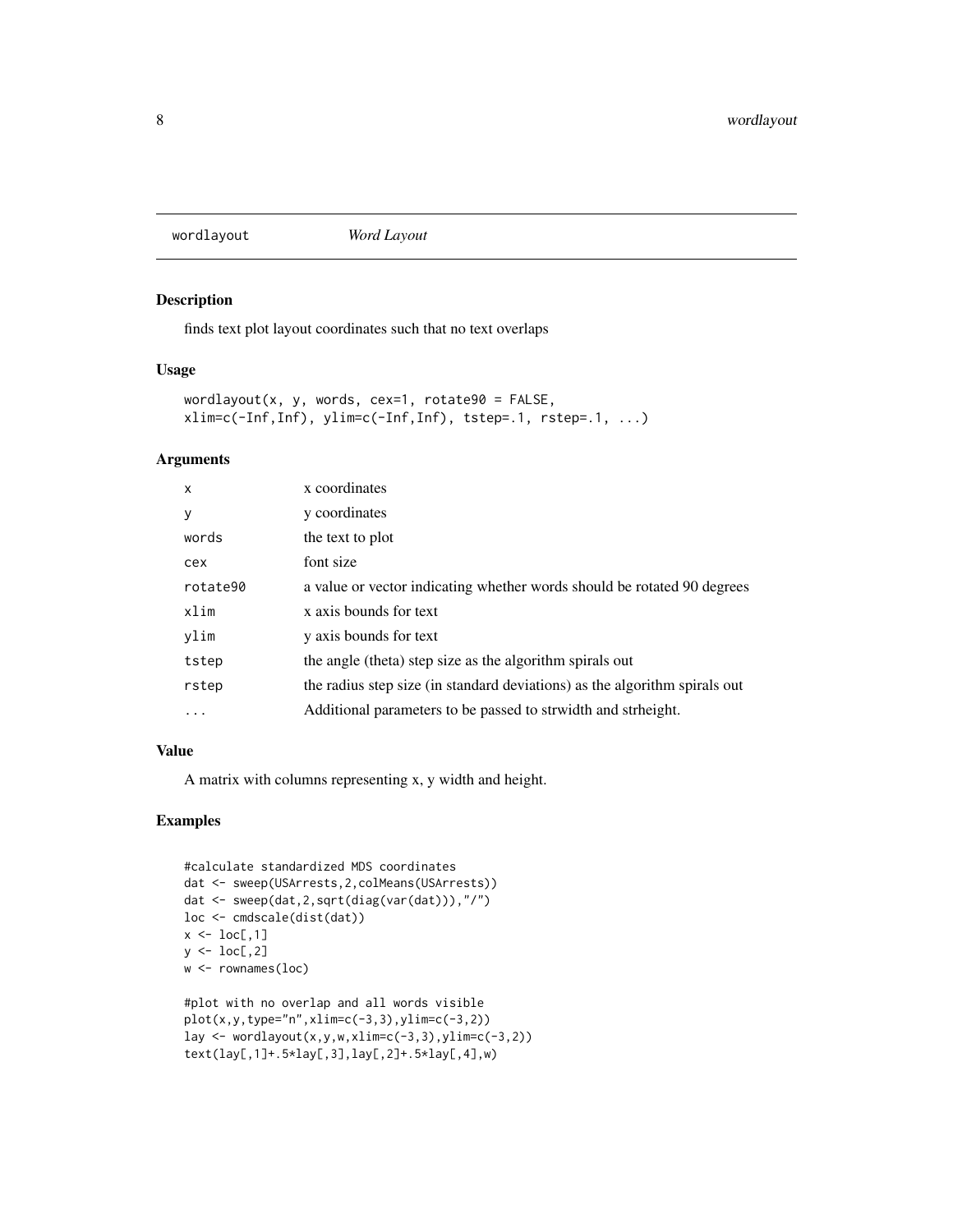### wordlayout 9

#notice north dakota is only partially visible textplot(x,y,w)